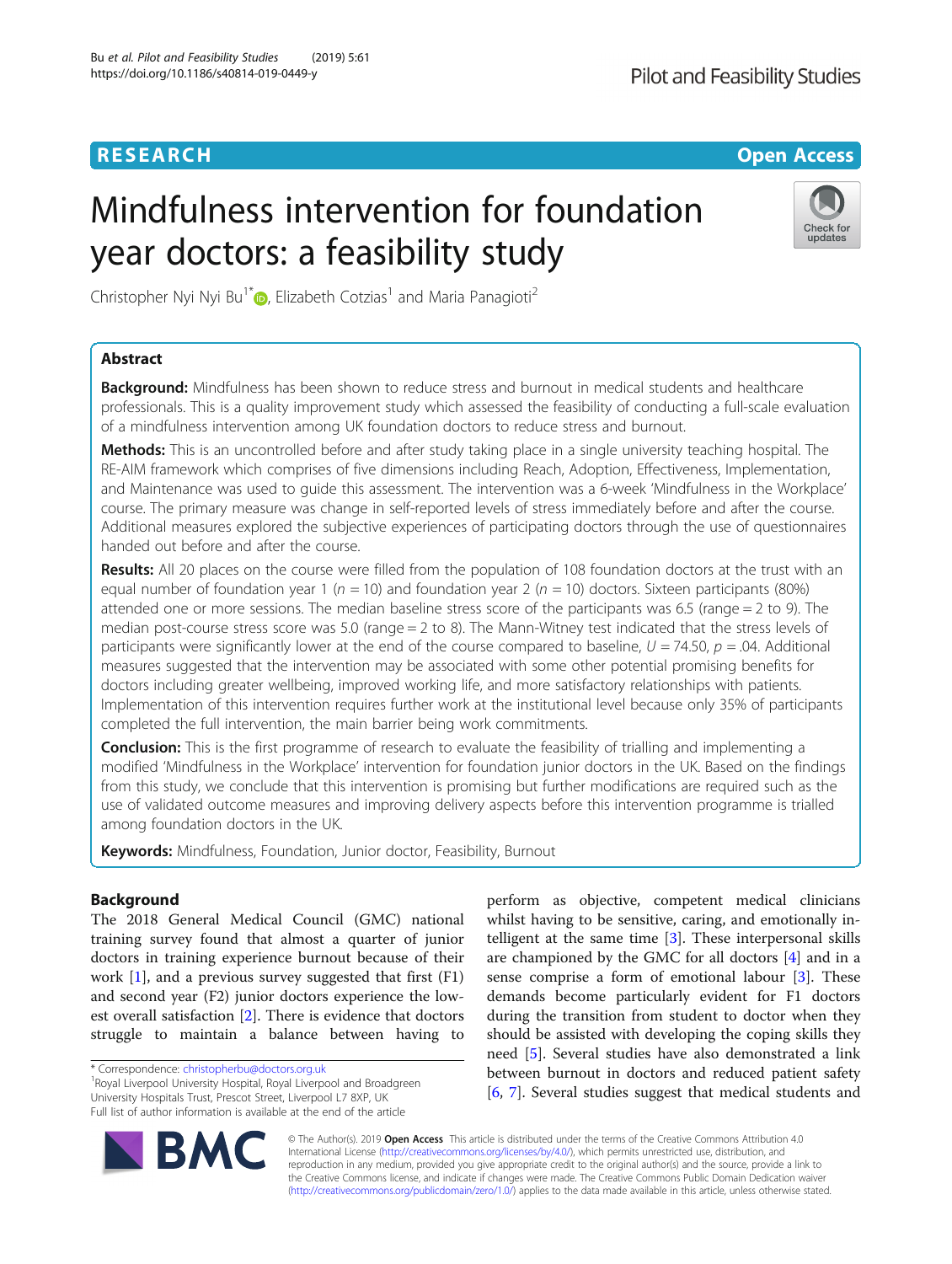trainees [\[8](#page-7-0)] report higher rates of depression than the general population [[9\]](#page-7-0) and are experiencing burnout even before they qualify as doctors  $[10]$  $[10]$  $[10]$ . Given the high rates of burnout and depression in trainee doctors and the observed links between doctor stress and patient safety in this transition period, there is a need to develop diverse approaches to support trainees [[11](#page-7-0)].

One promising approach to support individual trainees is mindfulness. A useful definition of mindfulness is the skill of 'learning to pay attention moment to moment, intentionally, and with curiosity and compassion' [\[12](#page-7-0)]. Originating from eastern Buddhist meditation practice, mindfulness-based interventions are now a secular practice prevalent throughout the Western World. Nationally, an All-Party Parliamentary Group was formed in 2015 to develop the 'Mindful Nation UK' report, which recommends that mindfulness-based stress reduction courses such as mindfulness-based cognitive therapy (MBCT) should be implemented in education, the criminal justice system, the workplace, and in healthcare [[13\]](#page-7-0). Systematic reviews of mindfulness-based interventions suggest benefits for depression, anxiety, and stress and as an adjunct in treatment of physical health conditions such as cancer and cardiovascular disease [[14,](#page-7-0) [15\]](#page-7-0).

Moreover, MBCT programs have thus far demonstrated lowering of psychological distress [\[16\]](#page-7-0), depression, and self-reported stress levels in medical students [[17\]](#page-7-0). Recently a systematic review also supports the positive effects of various mindfulness-based interventions in healthcare students, demonstrating benefits in mood, self-efficacy, and empathy [\[18](#page-7-0)].

#### Research aims

This study is a quality improvement project which assessed the feasibility of a larger scale study such as a full randomised controlled trial (RCT) of a mindfulness intervention among trainee UK hospital doctors to reduce stress. The RE-AIM framework is a framework that has been widely employed to structure such assessments of feasibility in health-related interventions and was therefore used to describe this study [\[19](#page-7-0)]. It comprises of five key dimensions including Reach, Adoption, Effectiveness, Implementation, and Maintenance. In this way, RE-AIM focuses on essential programme elements in order to improve intervention reporting. Four of the five dimensions of RE-AIM were used excluding maintenance because this is a short feasibility study. These dimensions were:

a. Reach, by establishing the proportion of trainee doctors who expressed an interest to take part in the study;

- b. Adoption, by identifying the number of participants successfully recruited to participate in the feasibility study;
- c. Effectiveness (potential effectiveness at this feasibility stage), by establishing whether a difference in the levels of stress, self-reported mindfulness, well-being, working life, and patient relationships over the 6-week period might be reported by the participating trainee doctors;
- d. Implementation, based on the number of trainee doctors who participated in a minimum of four sessions, participants' evaluations of the course including modality, logistics, and possible ways to improve attendance;
- e. Maintenance (not covered in this study).

# Method

# Design

This is a feasibility uncontrolled before-after study which evaluates the effects of a mindfulness course on self-reported levels of stress among foundation junior doctors. In terms of methodology, the primary measure of stress is measured quantitatively but the subjective experiences of participating doctors were also investigated through free-text responses in order to gather valuable feedback and comments to better inform potential further work.

#### Setting

This was a single-site study taking place in one university teaching hospital. The trust comprises of 108 foundation doctors made up of 54 first year (F1) and 54 second year doctors (F2). This course only recruited from one trust site as the funding only allowed for one trust to be included in this initial study.

#### **Eligibility**

The eligibility criteria for participating in the mindfulness course were (a) being a foundation junior doctor in the hospital and (b) being able to participate in at least four of the six course sessions. The reasoning was that a minimum attendance and level of engagement was deemed necessary in order to gain benefit from the course. The recruitment target was 20 participants in keeping with the capacity of the course lead.

# Intervention

The intervention was a mindfulness course which was delivered by Breathworks, a secular social enterprise who provide paid-for courses as well as teacher training [[20\]](#page-7-0). Breathworks operate in accordance with the UK Good Practice Guidelines for mindfulness teachers [\[21](#page-7-0)]. This 6-week course was an adaptation of the 'Mindfulness in the Workplace' course that usually runs over 8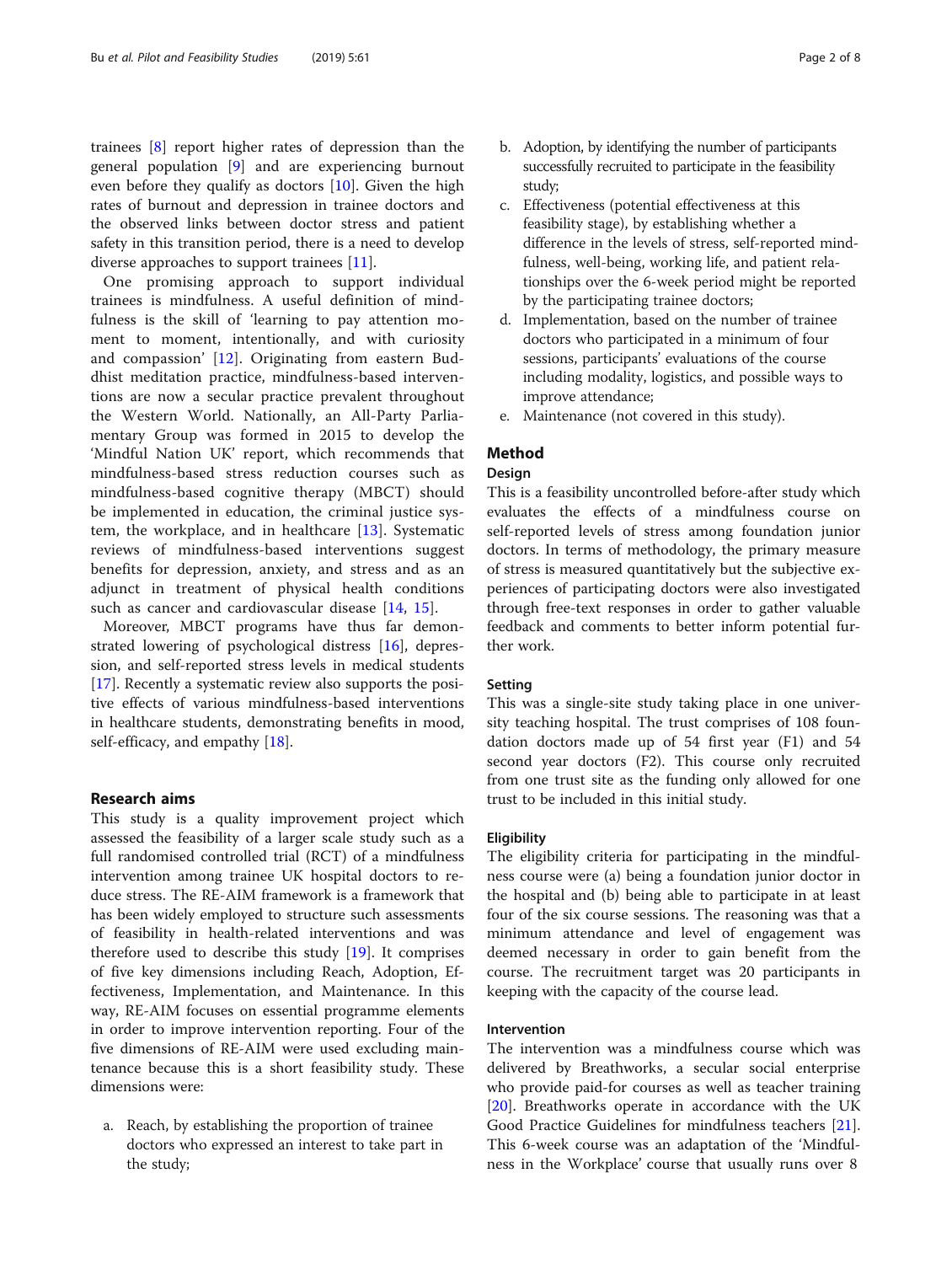weeks. Participants were provided six 2-h mindfulness sessions between October to December 2017. The content of the course is detailed below (Table 1).

Knowing that Foundation trainees are notoriously busy, often working an evening on-call rota, a shorter course was opted for so that doctors were more likely to be able to attend all sessions. For the same reason, the time of 17:30 on a weekday after work was chosen so that foundation year (FY) trainees could go straight to the course in the hospital education centre after work. An additional step was to plan the dates of the six sessions to all fall within one rotation of the FY trainee cycle (4-monthly), before changeover day on 5 December 2017.

# Recruitment and procedure

Several months prior to recruitment onto the mindfulness course intervention, two introductory mindfulness sample sessions took place during mandatory teaching time for the F1s and F2s respectively after agreement with the foundation programme director at the trust. These sessions explored the theory and evidence for mindfulness, as well as involving some guided meditation practice, led by a mindfulness teacher from Breathworks. In order to obtain a place on the course, all FY trainees at the trust were invited to respond to an open invitation sent out by email in September 2017 and the places were allocated on a first come, first served basis. However, an equal number of places were reserved for F1 and F2 trainees.

Data collection was undertaken using pre-course questionnaires which were handed out before the first session of the course, and then participants were given post-course questionnaires to fill out at the end of the last session. The data from the questionnaires were distributed and analysed by two members of the team (CB and EC). Questionnaires were completed anonymously. For those who were not present at the first or last session, they were contacted separately and asked to return

# Table 1 Course content

| 2-h session     | Exploration of key concepts                                                                       |  |  |
|-----------------|---------------------------------------------------------------------------------------------------|--|--|
|                 | Short quided meditation practices                                                                 |  |  |
|                 | Guided mindful activities                                                                         |  |  |
|                 | Setting a home practice with a written handout<br>and email with info and link to quided practice |  |  |
|                 | Discussion of participant experiences of home<br>practice                                         |  |  |
| Home practice   | Regular daily practice. Encouraged to aim for<br>10 min twice daily                               |  |  |
|                 | Mindfulness in action tasks set each week                                                         |  |  |
| Course handbook | The Little Mindfulness Workbook' [22],<br>accompanied the course and each<br>week's themes        |  |  |

their completed feedback forms through the education centre department to maintain anonymity.

#### Measures

The primary outcome measure was self-reported stress levels measured immediately before and after the course. A one-item self-reported Likert scale was developed for the purposes of this study: 'Please rate your general levels of stress at work on an average day using the scale below with 0 being completely stress free and 10 being extremely stressed'. Four linked questions were asked at post-intervention (but not at baseline stage) to explore the impact of the mindfulness course on participants' self-perceived levels of stress: Has the Mindfulness in the Workplace course (i) made you feel less stressed? (ii) improved your ability to recognise when you are feeling stressed? (iii) made you feel better able to understand stress? (iv) taught you skills/techniques to deal with stress? Possible answers were yes, no, and no change.

In terms of secondary measures, the post-course questionnaire also explored the subjective experiences of doctors participating in the mindfulness course with regard to four domains including self-reported mindfulness, its impact on their wellbeing, impact on working life and impact on relationships with patients. Each of these four items had a quantitative aspect where participants were asked if they noticed an improvement in this domain after the course (yes or no answers). Each item also invited any comments (free-text space was provided) for each of these domains.

Attendance and engagement was monitored using a sign-in register at each session. Feedback was also sought on the questionnaire whether the course delivery suited the doctors in terms of timing and length of sessions, as well as format (face-to-face versus online).

#### Analyses

No changes were made to the dimensional assessments after study commencement. The RE-AIM framework dimensions were utilised as follows.

#### Reach

The reach of the intervention was assessed by how many FY doctors from the total cohort expressed an interest in taking part on the course multiplied by 100%.

# Adoption

The degree of adoption was assessed by how many doctors were successfully recruited onto the intervention in total and for FY1 and FY2.

# Effectiveness

Effectiveness was related to the success rate of the intervention based on predefined outcomes within the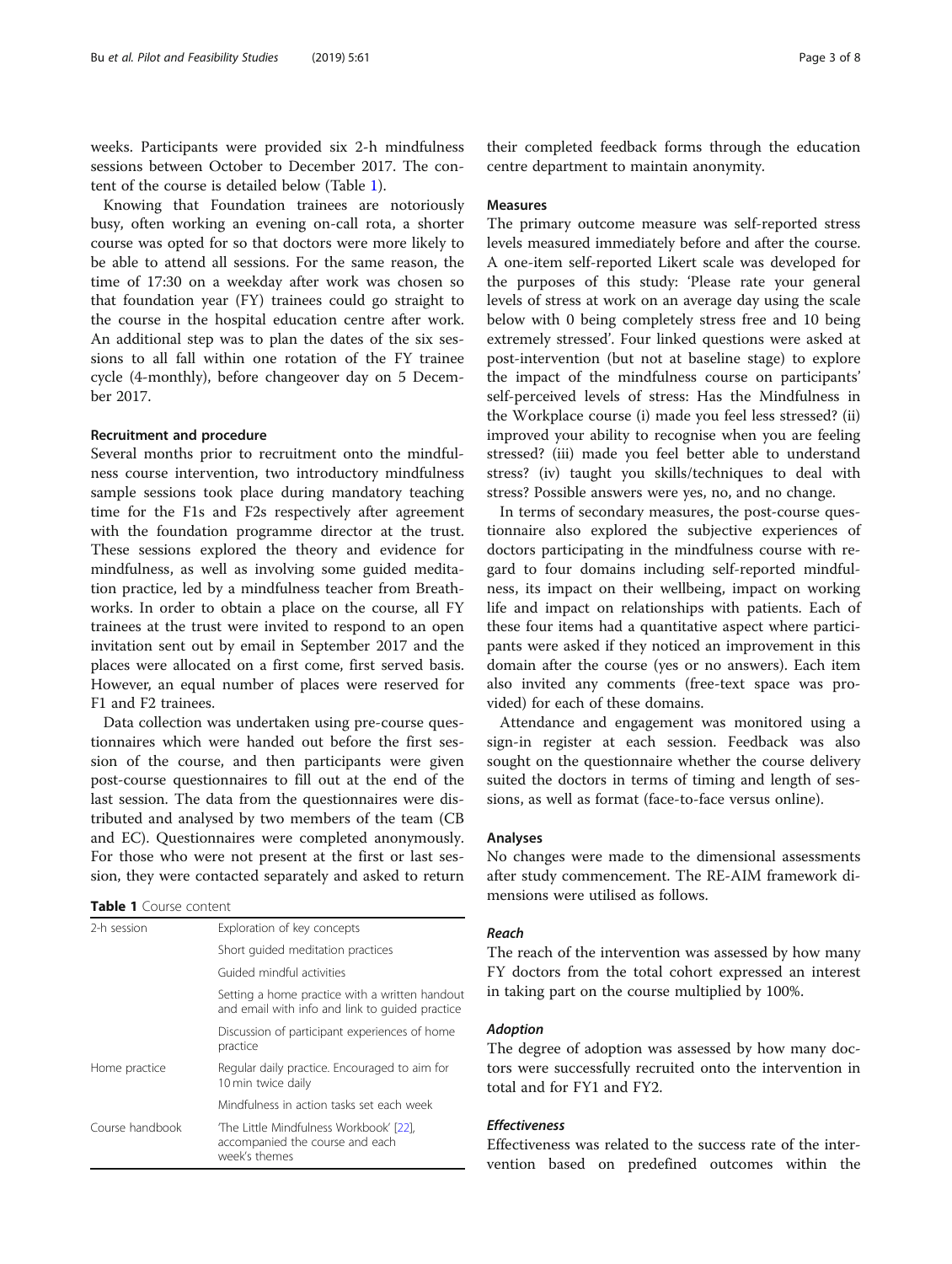confines of the study, which was explored by calculating the effect size for the primary outcome measure of stress reduction. A Mann-Witney  $U$  test was conducted to analyse the pre-course and post-course scores on the primary 'effectiveness' measure. This study was not powered to test any hypotheses, and the purpose of evaluating potential effectiveness was to serve as a preliminary check to observe whether participants tended to be less stressed at the end of the intervention. Descriptive statistics of the participants' responses (number and percentages of participants) on the linked questions and secondary outcomes are reported in the results. Free-text responses of the participants in the secondary outcomes are presented as quotes in tables.

As any foundation doctors at the trust were eligible to participate, it is possible that doctors in more acute distress may have signed up to the course which might not have been appropriate due to the requirement for more formal healthcare input. Over the duration of the course, all participants were monitored by the course lead and also invited to contact the course lead at any point if they experienced any difficulties that arose, as well as being signposted to the hospital health and wellbeing service which is staffed by appropriate health professionals. The questionnaires also included free space text which allowed participants to report any additional negative effects from the course.

#### Implementation

Implementation was measured firstly by attendance on the course. Descriptive statistics are also provided which assess the implementation potential of the intervention, through participant feedback about course format, delivery, and logistics.

# Maintenance

No longer-term follow-up was undertaken for this study, and so the fifth dimension of RE-AIM maintenance could not be evaluated.

#### Results

# Reach

Of the 108 FY doctors at the trust, 28 expressed an interest in participating in the course (26.0%); however, due to the maximum of 20 places available, the percentage recruited onto the course was as expected at 18.5%. Five eligible FY participants were excluded as they were unable to commit to at least 4 weeks, and three F1 doctors were unable to take part as all places had been filled (see Fig. [1](#page-4-0)).

# Adoption

All 20 places on the course were filled during recruitment, with 10 F1s and 10 F2s. Of these 20, 10 were female and 10 were male.

# Effectiveness

## Questionnaire completion

The pre-course questionnaire pack was completed by 16 out of 20 participants (80%), and the post-course questionnaire was completed by 14 out of 20 participants (70%).

## Primary outcome measure-perceived stress

The median baseline stress score of the participants was 6.5 (range = 2 to 9). The median post-course stress score was  $5.0$  (range = 2 to 8). The Mann-Witney test indicated that the stress levels of participants were significantly lower at the end of the course compared to baseline,  $U = 74.50$ ,  $p = .04$ .

In terms of the four linked questions which were administered at post-intervention only, 71% of participants who completed the post-course questionnaire reported that they felt less stressed as a result of the course. 100% of participants reported that they were better at recognising and managing stress, 93% of participants reported that they understand stress better as a result of the course, and 100% of participants felt that the course had taught them skills/techniques to better deal with stress.

#### Secondary outcomes

All participants reported that they were more mindful and had improved overall wellbeing. In terms of overall wellbeing, doctors mentioned the course made them realise it is 'okay to take time out for self', 'reduced anxiety', and 'encouraged me to take time out of the day and check in with my own sense of wellbeing'. Another reported 'relaxation techniques at home have really helped me switch off and sleep', and one doctor stated the course had a 'positive impact on my thought process'. Twelve out of 14 participants reported that the mindfulness course had a positive effect on their working life and their relationship with patients, whereas two participants reported no change on these aspects. Regarding working life, doctors reported that they find it easier to 'prioritise jobs' and 'concentrate better', and they felt they were 'more of a pleasure to work with'. For their relationships with patients, they also reported they were 'more understanding of difficult patients', 'more mindful of what they are going through', 'more patient', and 'more compassionate'. Some examples of qualitative responses of the participants in these questions are presented in Table [2.](#page-5-0)

In terms of assessing harms, there were no negative responses for any of the items on the questionnaire.

# Implementation

Sixteen participants (80%) attended one or more session. The mean sessions completed by the participants were 2.45 out of the 6-week course. The number of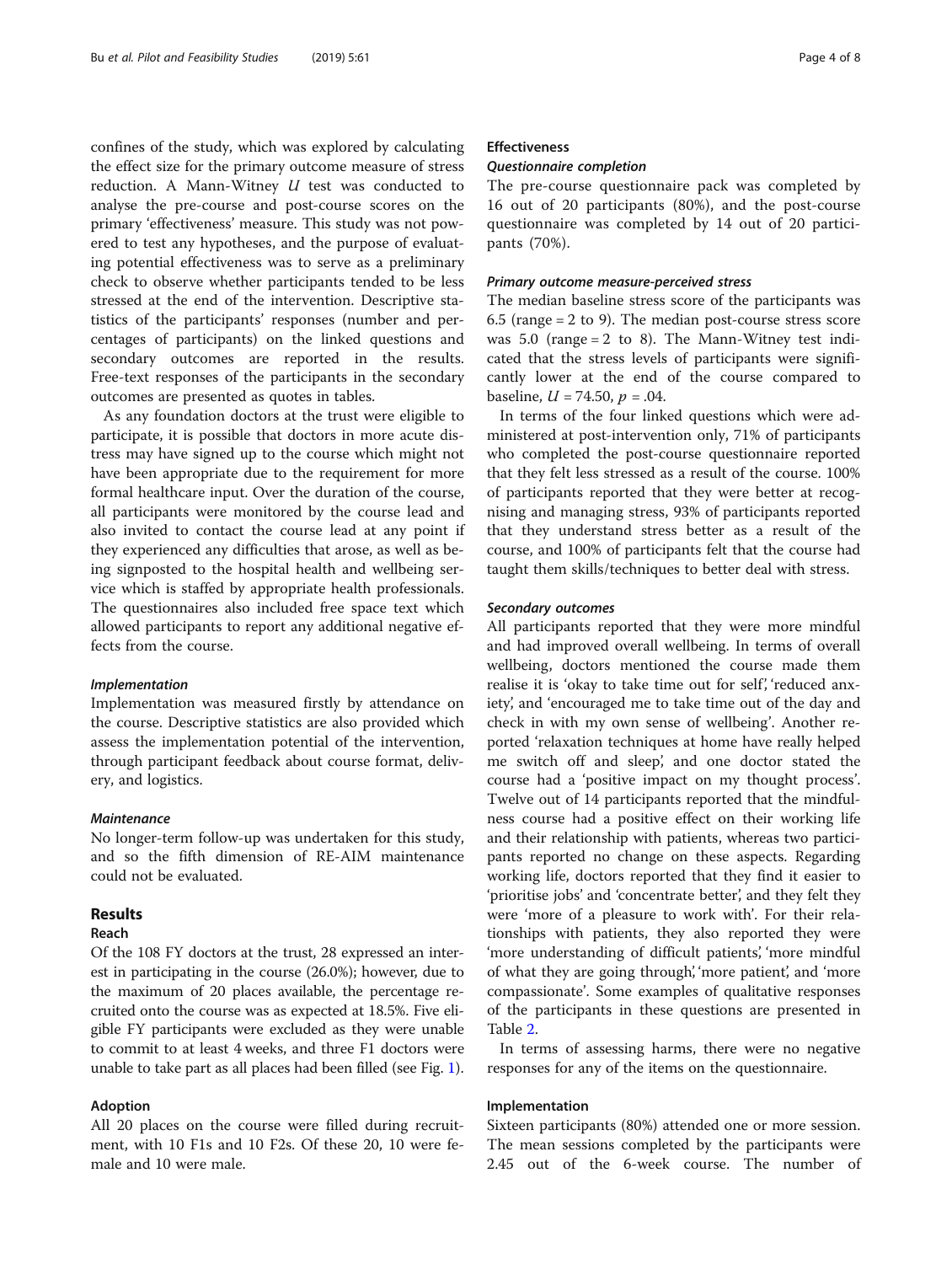<span id="page-4-0"></span>

participants who attended at least 4 of the 6 sessions was 7 out of 20 (35%). The main reason for non-attendance was work commitments followed by personal reasons, annual leave, and demands of other courses. We asked participants some additional questions about acceptability and delivery of the intervention which might be important aspects of the implementation potential. All 14 respondents would recommend the course to another foundation doctor, with one doctor stating 'you won't regret it… reminds you to look after you'.

In terms of delivery, 13 participants felt a face-face approach would be more beneficial than an online course and 1 participant did not answer the question. They qualified their answer by explaining that they valued the open discussion of a small group, and it was useful to share ideas and experiences. For example, they said, 'it needs to be in a group' due to there being 'so many different experiences' and it was 'good to meet together and share …it normalises feelings'. All doctors felt a 6-week programme was an appropriate course length, and the majority ( $n = 13$ ) stated the 2-hour sessions were suitable. One participant suggested it could have been reduced to 1–1.5 h as they found it 'hard to concentrate'. All felt the number of participants was appropriate as well as the course location.

# **Discussion**

The aim of this study was to evaluate the feasibility of a larger evaluation and implementation of the 'Mindfulness in the Workplace course' for FY doctors. Based on the evaluations of four (reach, effectiveness, adoption, and implementation) out of the five dimensions of the RE-AIM framework, the findings suggest that further development and testing are required prior to trialling the intervention programme in a larger-scale study such as a randomised controlled trial.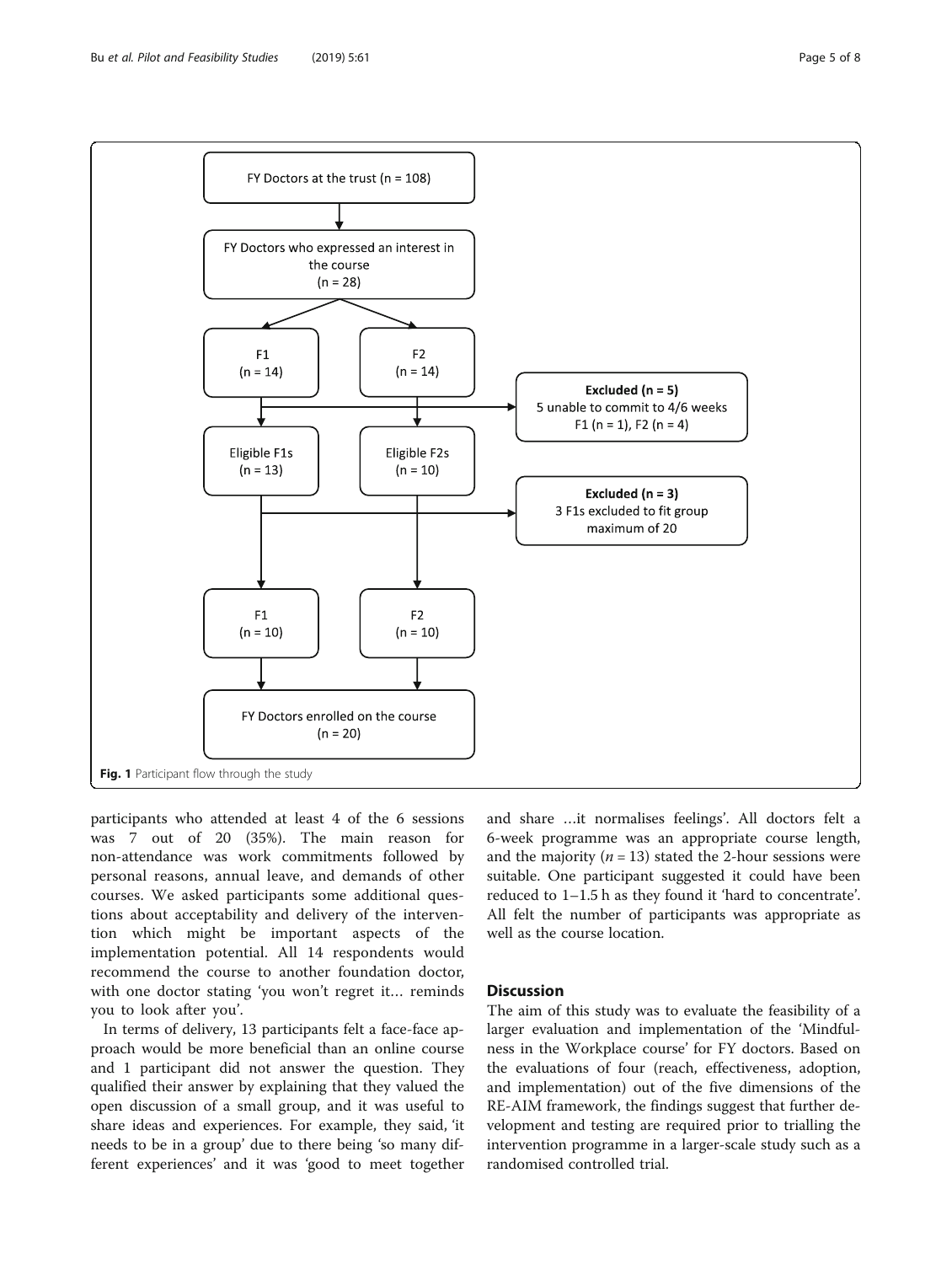<span id="page-5-0"></span>

|                                                | Yes $(\%)$ | No.      | Illustrative quotations on the impact of the course                                                                                                                                                                                                                                                                                                                                                                       |
|------------------------------------------------|------------|----------|---------------------------------------------------------------------------------------------------------------------------------------------------------------------------------------------------------------------------------------------------------------------------------------------------------------------------------------------------------------------------------------------------------------------------|
| Feel more mindful                              | 14 (100%)  | $\Omega$ | 'I enjoy day to day tasks more and appreciate things more'<br>'Can focus on the task in hand'<br>'Able to recognise when being mindful'                                                                                                                                                                                                                                                                                   |
| Improved overall wellbeing                     | 14 (100%)  | $\Omega$ | 'Reduced my anxiety. Kinder to self'<br>The course helped me realise it's okay to time out for self<br>'Feel happier'<br>'Encouraged me to take time out of the day and check in<br>with my own sense of wellbeing'<br>'Relaxation techniques at home have really helped me<br>switch off and sleep'                                                                                                                      |
| Positive impact on working life                | 12 (86%)   | 2        | 'I am more of a pleasure to work with'<br>'Prioritise jobs better'<br>'Can concentrate better'<br>'I am less stressed by understanding when and why I am stressed,<br>and stop negative cycle of stress and inefficiency'<br>Too early to have effect, but in the long term will have effects'                                                                                                                            |
| Positive effect on patient-doctor relationship | 12 (86%)   | 2        | 'I am more mindful of what they are going through less likely to react'<br>'More understanding of difficult patients'<br>'I think about how patients feel, and be kinder to self and them'<br>'More compassionate, seeing from their perspective'<br>'Be mindful of interactions with patients to improve their hospital stay'<br>The main issue with patients is time - this course not impacted that'<br>'More patient' |

In terms of the reach and adoption of the study, 28 doctors across a total of 100 eligible doctors expressed an interest in participating in the study. This number exceeded the 20 places on the course, and so all places were successfully filled, demonstrating a degree of successful adoption. The sample session, which gave all FY doctors some brief exposure to mindfulness during mandatory teaching time prior to recruitment, may have played a key role in accounting for the reach achieved in this study, but this link is not directly evidenced from our evaluation and further work should enquire more about these factors that increased likelihood to participate. An RCT at a multi-site level would benefit from more information about ways to maximise reach across sites. More demographic information such as gender, age, ethnicity of both participants, and population would also help assess the representativeness of enrolled participants. The limited funding, lack of population demographics, and single-site nature of this study limited the assessment of both reach and adoption.

Although the intervention was targeted at all FY doctors, it is difficult to know whether enrolled participants were the most or least stressed FY doctors in the population. It is possible that FY doctors who are in need of stress reduction were unable to attend due to their stress, and the least stressed FY doctors of the cohort subsequently participated in the course. Equally those who did not enrol might have felt that they had insufficient stress for the intervention. Participants from a qualitative study looking at perceptions of GP resilience training suggested that those most likely to benefit from resilience training were the least likely to engage due to stress and time pressure mitigating against their engagement [[23\]](#page-7-0). This idea is a potentially crucial barrier to reach and needs to be explored more. One suggestion to investigate this would be to survey the whole FY doctor cohort (participants and non-participants) to compare baseline stress levels.

This study, as an early stage quality improvement project, did not aim to rigorously assess effectiveness. For this reason, we considered it appropriate to use a non-validated stress measure which was devised for the purposes of the study. A statistically significant reduction in self-reported stress was observed at the end of the intervention. However, this study was not powered to detect statistically significant differences in participant stress levels before and after the course with this small sample size. This is an encouraging finding for larger future evaluations of mindfulness courses in FY doctors, and importantly, there were no negative responses to any of the questionnaire items. The linked questions and qualitative responses of participants suggest that the intervention may lead to important benefits for doctors. However, a major limitation of the study was the lack of validated measures which limits its usefulness as a feasibility study to inform an RCT. Further studies would benefit from using validated outcome measures to assess the levels of stress and wellbeing in trainee doctors. Such measures could be burnout (e.g. Maslach Burnout Inventory [\[24](#page-7-0)]) and quality of life. Overall, the small sample size combined with the use of brief non-validated measures in this feasibility study offers limited information about the health benefits in response to this intervention. A larger RCT would benefit from a prior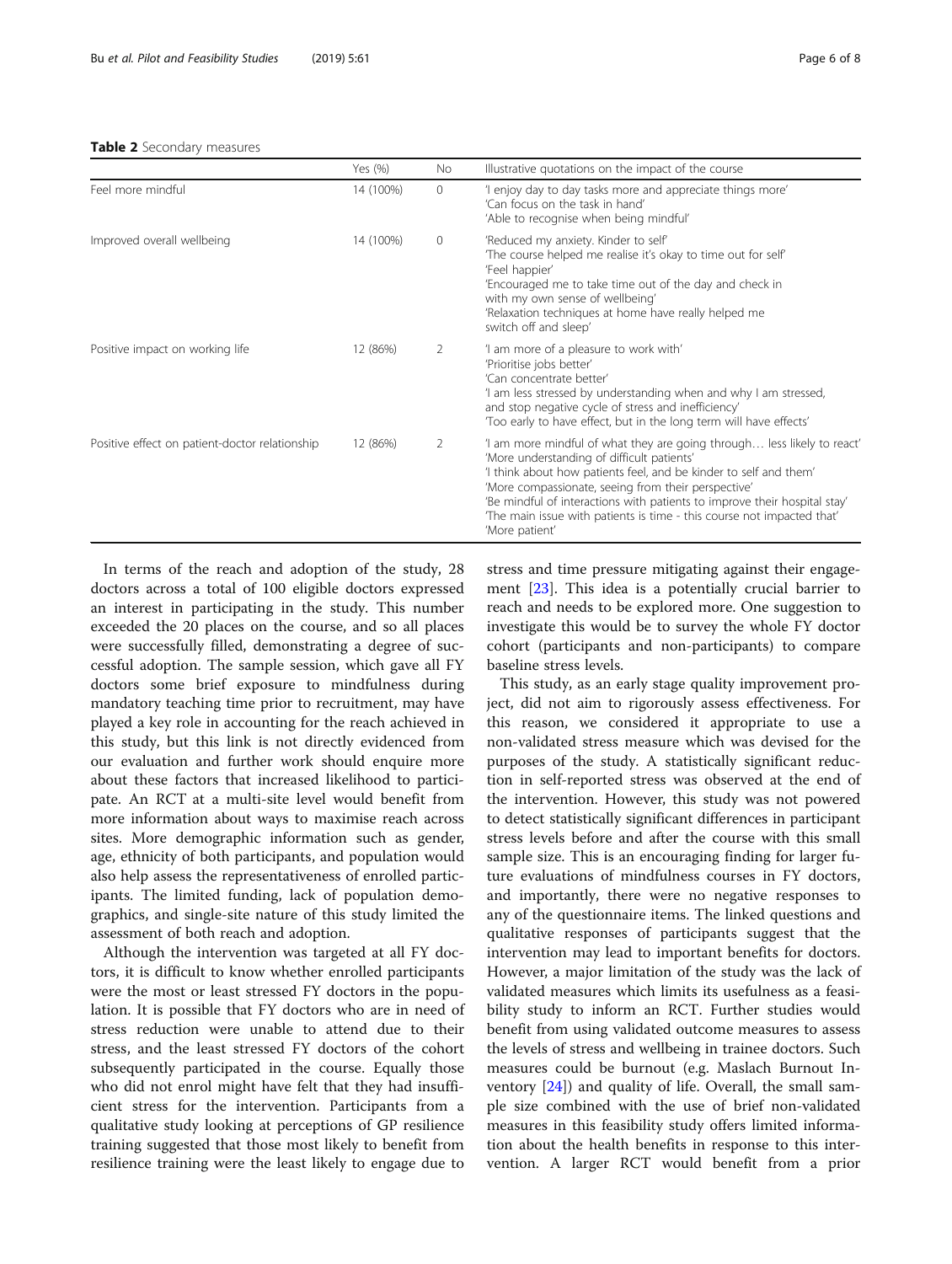specified sample size to adequately assess effectiveness using validated measures.

It is also worth noting that of the 20 FY participants who signed up to the course, only 80% completed the pre-course questionnaire pack and only 70% completed the post-course pack. These completion rates are generally satisfactory compared to the completion rates reported by a recent systematic review which evaluated completion rates of 14 international mindfulness interventions in doctors and health providers [[25](#page-7-0)]. However, it may be that those who attended the course were more likely to complete the pack because they were allocated time during the first and last sessions of the course to complete it. For the others contacted by email, there may not be enough incentive to respond. Junior doctors are often bombarded with various surveys regarding their clinical and educational activities, impacting on the likelihood of completing yet another survey. Further work might ask FY doctors to physically complete a paper survey during mandatory cohort teaching time to increase response rate prior to the intervention taking place. Additionally this strategy could also be used for the follow-up in place of emails.

Regarding implementation, 16 participants (80%) managed to attend 1 or more sessions but this leaves 4 (20%) having signed up and not come to any sessions. The number of participants who received the full intervention course (4 of the 6 sessions) was low  $(n = 7, 35\%)$ . The low completion rate in this study also echoes a recent qualitative study among UK doctors [[23](#page-7-0)]. The most common reason for non-attendance was due to 'work commitments'. This is particularly concerning if doctors are missing out on possible benefits due to organisational work constraints such as rotas or on-calls. This term 'work commitments' may encompass a variety of reasons for non-attendance, and further work should explore more detail into what exactly prevented them from attending. These might be avoidable absences, which could potentially be addressed in further work to improve implementation. Poor engagement was anticipated from the outset, and the project therefore included specific design features such as having a mandatory sample session, taking place at work, opting for a shorter course, and planning dates within a job rotation. The course was also planned immediately after working hours, but doctors might justifiably struggle to volunteer any further time after a busy day. Feedback about the course delivery and logistics was positive which supports enquiry into these other potential barriers.

Alternative formats such as applying institutional time-protected schemes to attend the course for trainee doctors would perhaps improve the completion rate. Indeed, trials which applied institutional financial support and time-protected schemes have shown promising

completion rates and enhanced effectiveness in the international literature [[26\]](#page-7-0). The North West of England Foundation School supported the mindfulness sample sessions during mandatory teaching time, and this use of mandatory time could potentially help overcome problems of implementation. Additionally, future work might investigate alternative methods of delivering mindfulness such as brief ward-based sessions or short practices integrated into teaching sessions. Online forms of mindfulness do also exist, but the feedback from this study

ing up in person with other FY doctors. Finally, although this study has provided some useful information for the first four of the five RE-AIM dimensions, it failed to report on the dimension of maintenance and whether any such promising benefits of the course might be sustained in the following weeks and months after course completion. It will be important to address this fifth arm in future work to evaluate any longer-term impacts. This could be addressed by repeating the same measures at set time points after the course has finished.

suggested that FY doctors felt additional value in meet-

### Strengths and limitations

The study's major limitation was the use of non-validated brief measures of stress and wellbeing. Additionally, the sample size was small, limited demographic information was collected, and there was no follow-up to assess maintenance. The lack of control group and randomisation process means that the possibility for participation bias cannot be excluded. However, this study was intended as a quality improvement project by junior doctors for junior doctors at a single site supported by limited institutional funds. In terms of the strengths, participants were satisfied with the delivery components of the course and positive feedback was obtained regarding benefits with parallel absence of any reported harms. Furthermore, there is little in the literature that studies a mindfulness intervention in FY doctors and so this study provides valuable information to guide future RCTs in the UK.

# Conclusion

This is the first programme of research to evaluate the feasibility of trialling a modified 'Mindfulness at Work' intervention for junior hospital doctors in the UK. This study developed our understanding of key aspects of the success of a future RCT including reach, adoption, effectiveness, and implementation. Based on the findings from this study, we conclude that this mindfulness course is promising but further modifications are required before this intervention programme may be trialled and implemented in the UK. More intermediary work with elements closer to an RCT design including